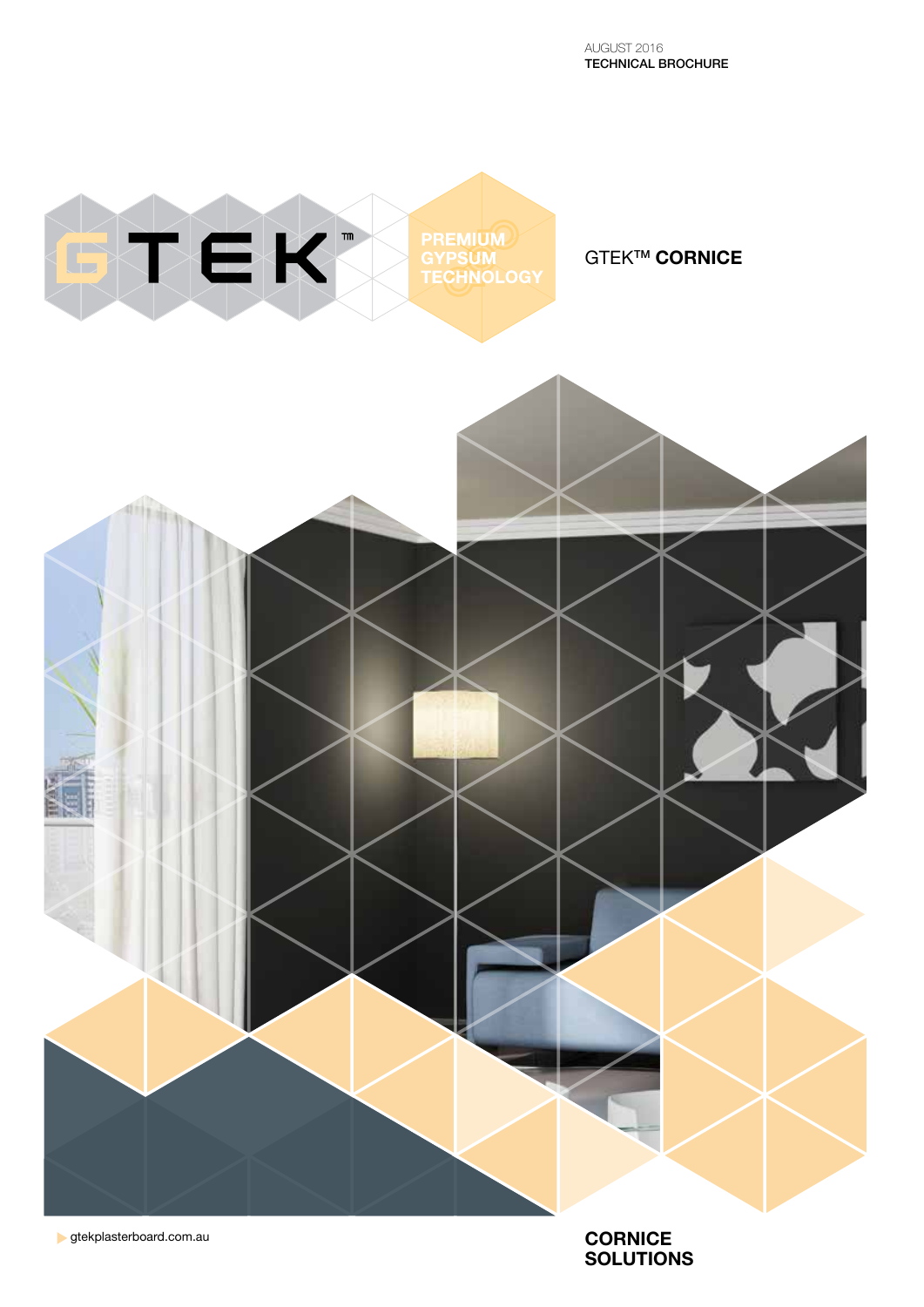# **WHY GTEK™?**

WITH OUR ALL-AUSTRALIAN GTEK™ RANGE OF INTERIOR LINING PRODUCTS, YOU BENEFIT FROM SUSTAINABLE, QUALITY-TESTED TECHNOLOGY, FULL BGC INTERIOR LINING SYSTEMS COMPATIBILITY AND OUR CLASS-LEADING SERVICE NETWORK.

 $\sqrt{2}$ 

- TECHNOLOGY / Light, modular GTEK™ technology eases installation for seamless results
- SUSTAINABILITY / GECA certified: sustainable manufacture means higher Green Star ratings for your building
- AUSTRALIAN MADE / All-Australian: closest available links between local manufacture and supply
- SERVICE / Vast distribution network assures best-in-class service delivery
- QUALITY / Independent testing accords with Australia's toughest build-quality accreditations
- **SYSTEMS / Full compatibility with extensive** BGC interior lining systems range

**SERVICE** 

QUALITY

AUSTRALIAN MADE

**SUSTAINABILITY** 

**TECHNOLOGY** 

**SYSTEMS**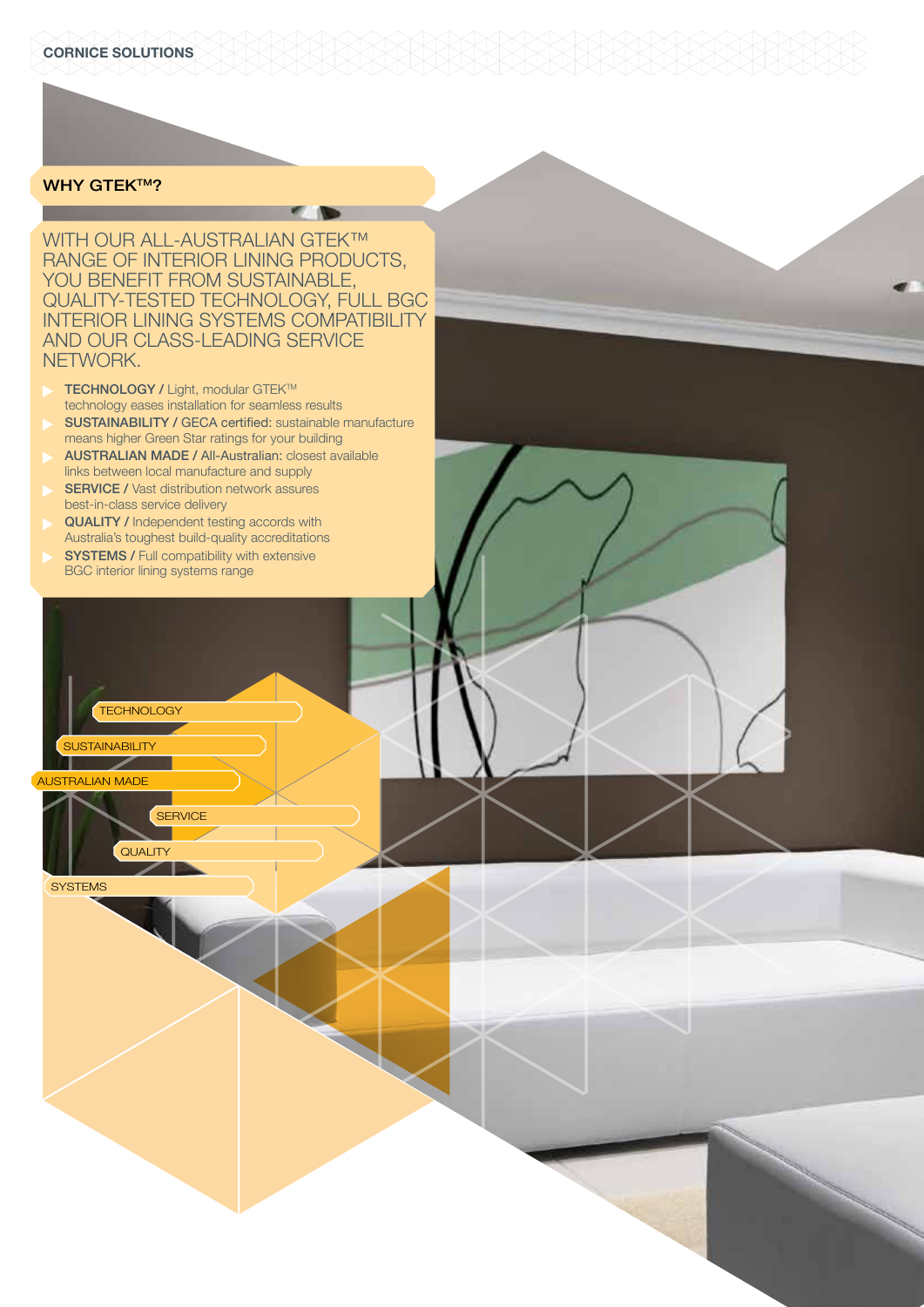

Complementing our GTEK™ plasterboard sheets, BGC offers a range of GTEK™ cove and decorative cornices, adding exciting finishing touches to interior wall and ceiling joints in new builds and renovations.





GTEK™ cove and decorative cornices are available in various profile sizes suited to all applications.

What's good about GTEK™ cove and decorative cornices

- Designed to improve appearance of junctions at walls and ceilings
- Easy-on-the-eye designs
- Quick and simple to install
- Four decorative cornice profiles
- Three cove cornice profile sizes: – 55mm – 70mm – 90mm

Cornice is designed to provide a clean and pleasing finish at the junction of walls and ceilings and it's the little touches that can make your room feel special.

The Decorative Cornice range from BGC Plasterboard adds the finishing touch to the interior décor of your new home or renovation.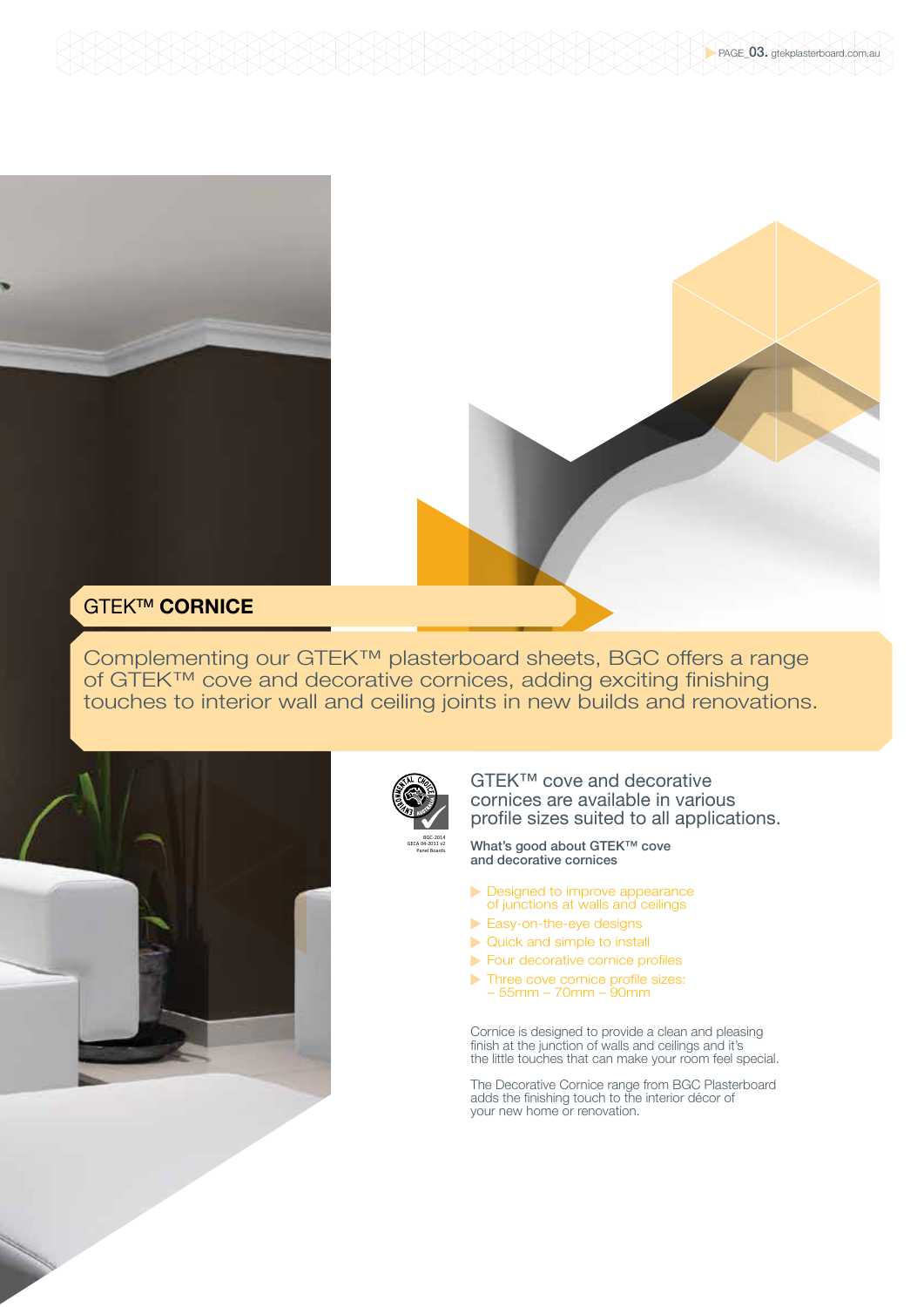# GTEKTM **ESPERANCE**

GTEK™ Esperance provides a timeless design suiting many different styles of home. The soft undulation of the curve provides a stylish finish to any room.

- 75mm profile
- An attractive wave effect
- Available in 4.8m lengths



## GTEKTM **ALBANY**

For the bolder finish, don't look any further than the GTEK™ Albany decorative cornice. With dramatic steps and bold curves, GTEK™ Albany creates an eye-catching feature in a room.

- 88mm profile
- Bold and stylish
- Can be retro-fitted over existing 55mm cove
- Available in 4.8m lengths



## PAGE\_04. gtekplasterboard.com.au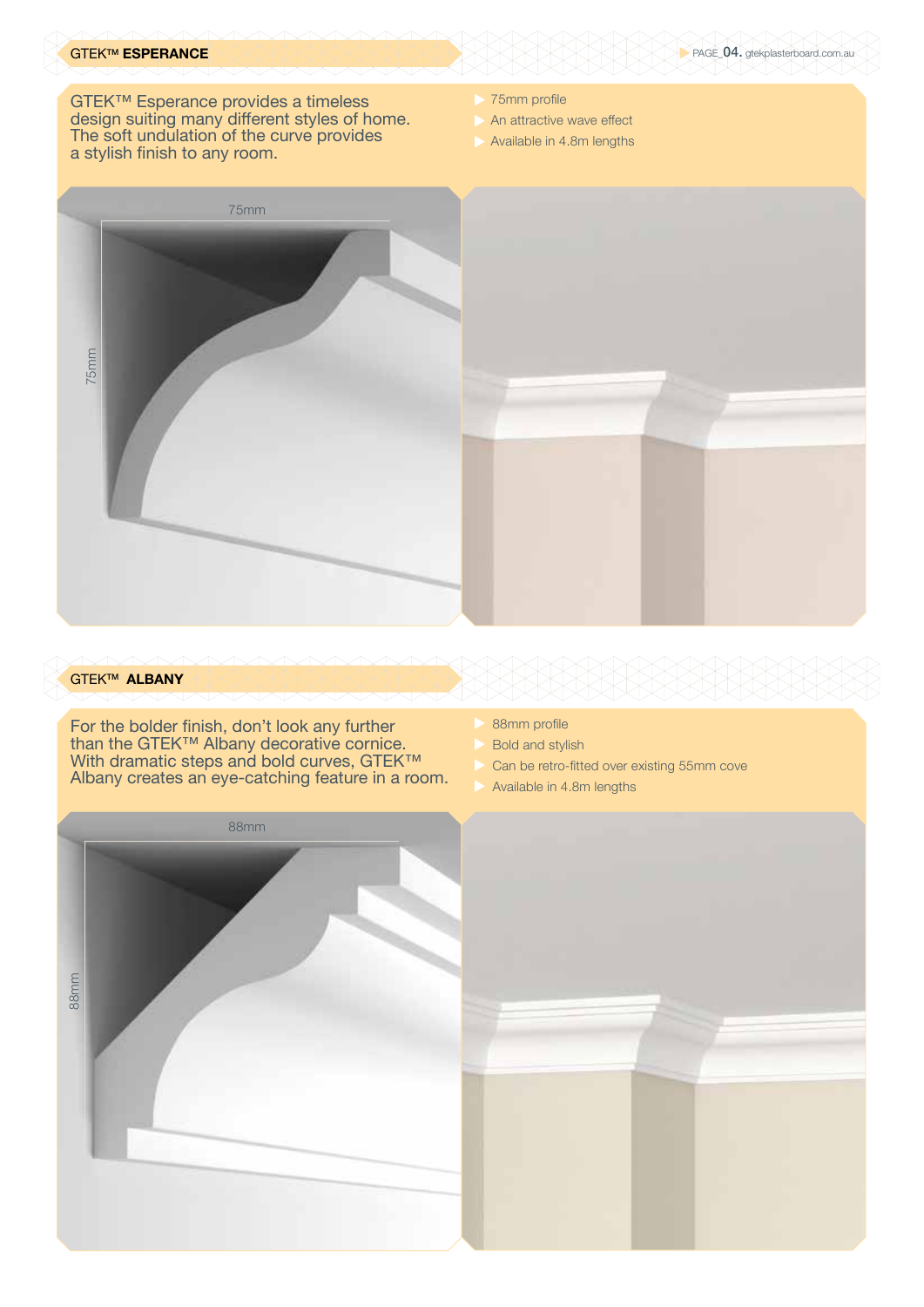With symmetrical lines and steps GTEK™ 2 Step provides a contemporary look for this cornice profile. The sharp angles of the steps will create a bold focal point to your room.

- 50mm profile
- Contemporary design
- Available in 4.8m lengths



## GTEKTM **3 STEP**

With symmetrical lines and steps GTEK™ 3 Step provides a contemporary look for this cornice profile. The sharp angles of the steps will create a bold focal point to your room.

- 75mm profile
- Contemporary design
- Available in 4.8m lengths

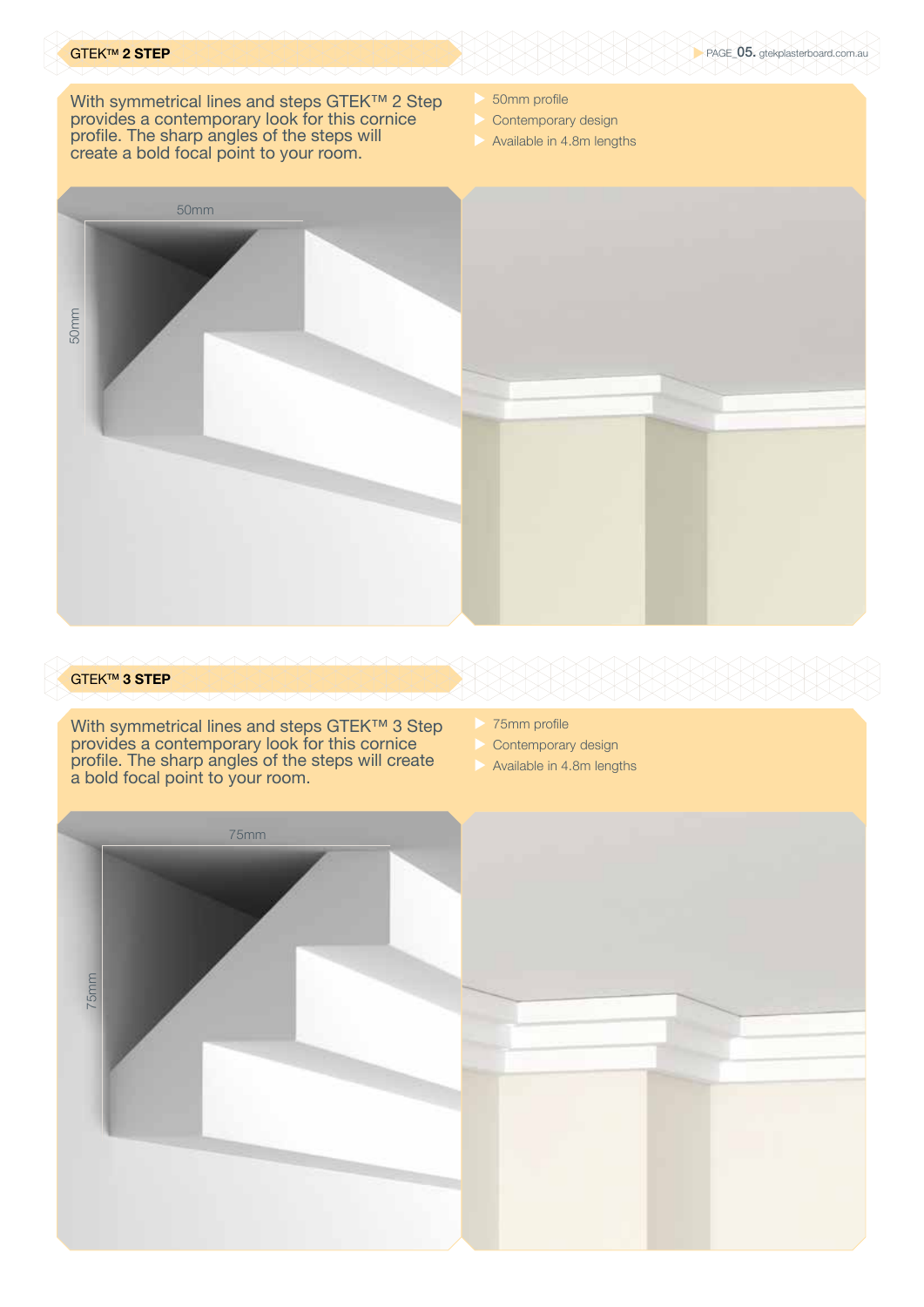# GTEKTM **COVE 55**

GTEK™ Cove 55 cornice is designed to give a clean continuous line at the junction of walls and ceilings, and can be used with confidence on both Plasterboard lining and cement plastered walls alike.

- 55mm profile
- Clean and simple design
- Available in 4 different lengths



## GTEKTM **COVE 75**

GTEK™ Cove 75 cornice is designed to give a clean continuous line at the junction of walls and ceilings, and can be used with confidence on both Plasterboard lining and cement plastered walls alike.

- 75mm profile
- Clean and simple design
- Available in 4 different lengths



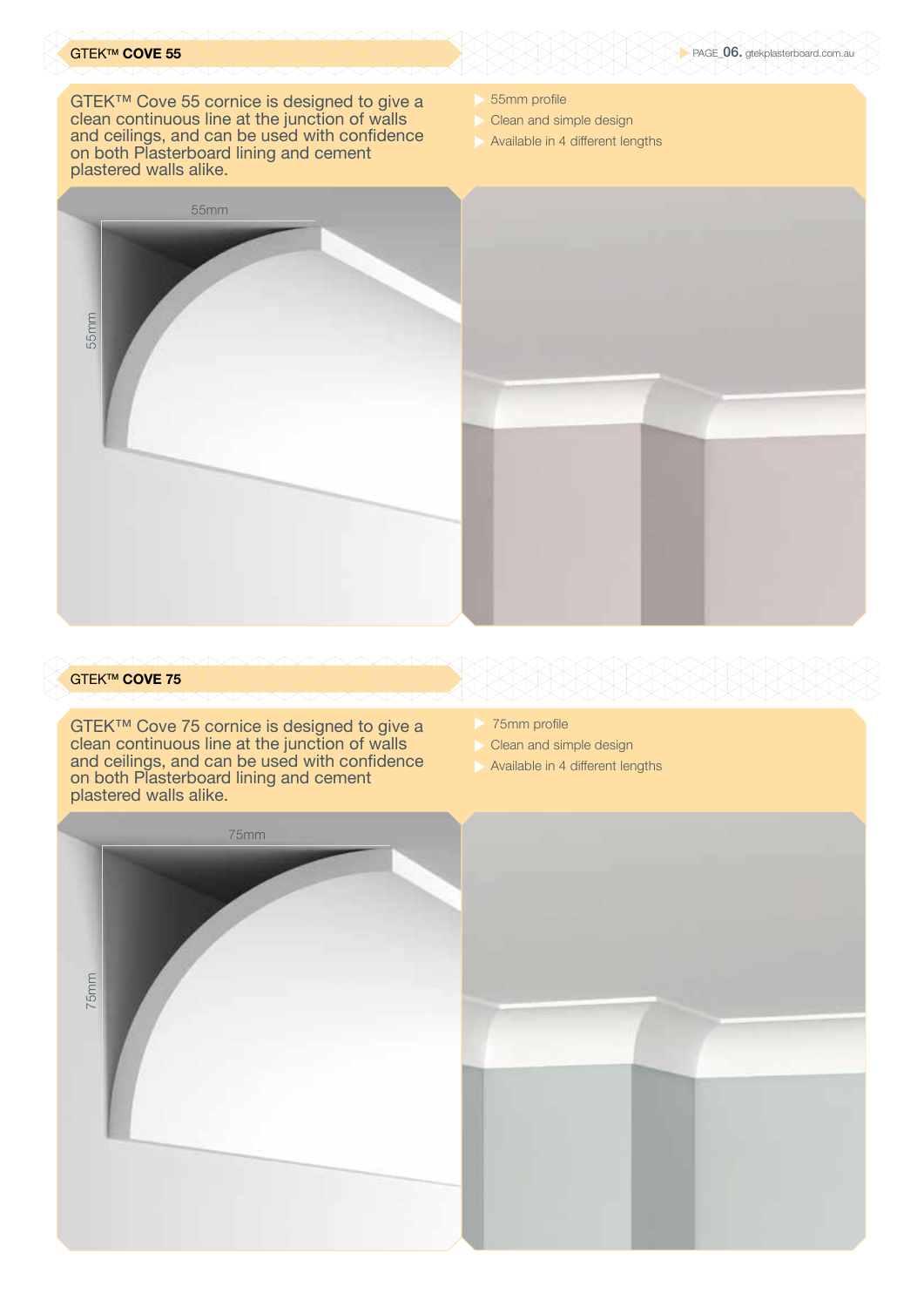## GTEKTM **COVE 90**

GTEK™ Cove 90 cornice is designed to give a clean continuous line at the junction of walls and ceilings, and can be used with confidence on both Plasterboard lining and cement plastered walls alike.

- 90mm profile
- Clean and simple design
- Available in 4 different lengths



### **CORNICE INSTALLATION**

Clean down area where cornice is to be applied, remove any excess render or loose material.

Mark a guide line to suite the bottom edge of the cornice and pre-cut lengths as required.

All corner joints, internal and external, are to be mitred.

Where butt joints are unavoidable, ensure both ends are prepared to align accurately.

Apply (butter) a 10mm bead of cornice cement to both long edges and ends of the cornice.

Contact surface may require damping down prior to fixing cornice, depending on drying conditions.

# CORNICE SIZES

| <b>SIZE</b><br>(mm) | LENGTH (mm) |      |      |      |
|---------------------|-------------|------|------|------|
|                     | 3000        | 3600 | 4200 | 4800 |
| Cove 55             |             |      |      |      |
| Cove 75             |             |      |      |      |
| Cove 90             |             |      |      |      |
| Esperance 90        |             |      |      |      |
| Albany 90           |             |      |      |      |
| $2$ step $50$       |             |      |      |      |
| 3 step 75           |             |      |      |      |

Locate cornice to guide lines and temporarily block as required.

Fill mitres, cleaning off excess cement as you go.

Remove temporary blocking after GTEK™ Cornice Cement has set.

Apply second topping coat to mitres and joints as required.

Note: only ever butter one length at a time and install immediately.